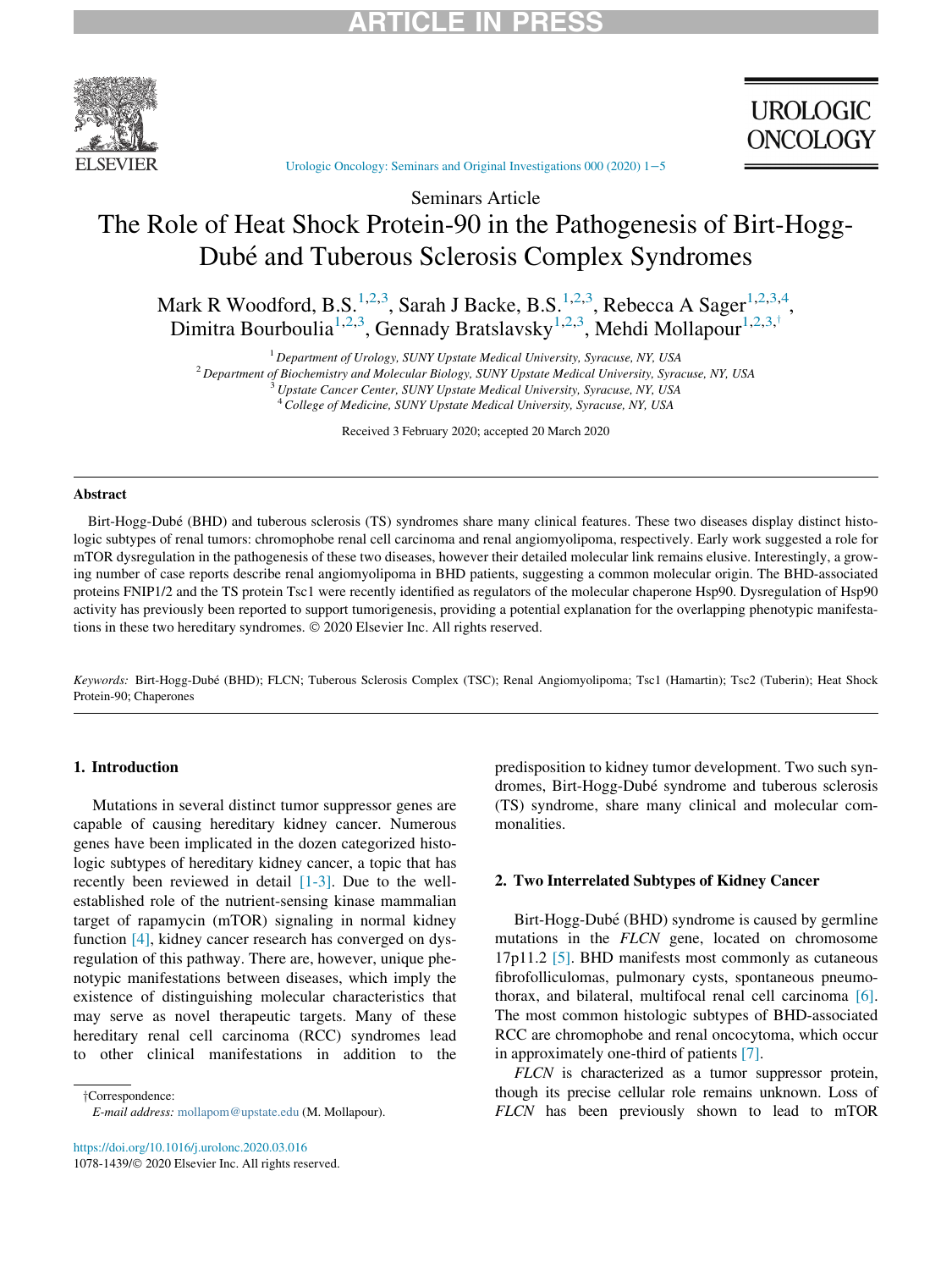# ICLE IN

<span id="page-1-0"></span>activation, and opposing works show lysosomal-FLCN (Folliculin) is a Rag-interacting protein with GAP (GTPase-activating protein) activity for RagC/D or RagA/B [\[8-11\]](#page-3-5). However, the existence of conflicting data suggests a context-dependent role in mTOR regulation [\[12,](#page-3-6) [13\]](#page-3-7). Interestingly, facial fibrofolliculomas in patients with BHD failed to respond to topical rapamycin treatment in a recent trial [\[14\],](#page-3-8) reinforcing an mTOR-independent role for FLCN-mediated pathogenesis. Additionally, a trial to evaluate the effect of mTOR inhibition on BHD-associated RCC began recruitment in 2015, however patient enrollment was scant, resulting in premature study termination (ClinicalTrials.gov Identifier: NCT02504892). There are currently no FDA-approved treatments specific to BHD-associated RCC.

Tuberous sclerosis (TS) syndrome is the result of germline mutations in the TSC1 (chromosome 9q34) or, more commonly,  $TSC2$  (16p13.3) tumor suppressor genes [\[15\]](#page-3-9). Afflicted patients may suffer from TS-associated neurological disorders (TAND) including intellectual disability, autism, seizures, and subependymal giant cell astrocytomas [\[16\] \[16\]](#page-3-10), as well as facial angiofibromas, pulmonary lymphangioleiomyomatosis [\[17\],](#page-3-11) and renal angiomyolipoma (AML) in 50-80% of patients [[18,](#page-3-12) [19\]](#page-3-13).

TSC2 mutations are found in 70-90% of TS cases, identifying Tsc2 as the crucial signaling hub in this disease [\[20\].](#page-3-14) Tsc2 exerts its tumor suppressor function by acting as a GTPase activating protein for the mTOR activator Rheb [\[21\].](#page-3-15) Loss of Tsc2 promotes mTOR activation and a hyperproliferative phenotype [\[22\]](#page-4-0). The recent approval of the mTORC1 inhibitor everolimus (Afinitor<sup>®</sup>) for TS symptoms is based largely on the findings of the EXIST (EXamining everolimus In a Study of TSC) series of clinical trials and is currently approved as a first-line therapy for subependymal giant cell astrocytoma (SEGA) [\[23\],](#page-4-1) AML [[16,](#page-3-10) [17,](#page-3-11) [24](#page-4-2), [25\]](#page-4-3) and TS-associated seizures [\[26\].](#page-4-4) There are also six ongoing clinical trials assessing new therapeutic interventions in TS. Three unique topical mTOR inhibitors in Phase 2 and 3 trials are under evaluation for the treatment of facial angiofibromas (ClinicalTrials.gov Identifier: NCT03363763, NCT03826628, NCT02860494). Three other studies are examining different strategies for the relief of epilepsy, including vigabatrin for epilepsy prevention in infants (Phase 2; NCT02849457), a Phase 2 trial of everolimus in treatment-resistant epilepsy (NCT02451696) and oral cannabidiol for seizure relief (Phase 3; NCT02544750). Despite this, a subset of patients do not clinically benefit from mTOR inhibition [\[26\],](#page-4-4) suggesting additional opportunities for therapeutic intervention.

## 3. Co-incidence of BHD and TS

As described above, BHD and TS syndromes share many similarities in their clinical manifestations and both commonly affect the skin, lung, and kidney. This overlap suggests mutations of FLCN and TSC1/2 contribute to a common pathway dysregulation capable of affecting these



Figure 1. Clinical manifestations of BHD and TS. Birt-Hogg-Dube syndrome (BHD) is commonly characterized by cutaneous fibrofolliculomas, spontaneous pneumothorax, and multifocal, bilateral renal tumors of chromophobe histology (blue), while Tuberous Sclerosis (TS) is most often associated with neurological impairment and epilepsy, facial angiofibromas, pulmonary lymphangioleiomyomatosis [\[17\],](#page-3-11) and renal angiomyolipoma (AML) (red). The identification of angiofibromas and angiomyolipoma in BHD patients and fibrofolliculomas in a TS patient suggest a molecular overlap between these two syndromes. Histology: Kidney tissue stained with hematoxylin and eosin. Chromophobe (BHD), angiomyolipoma (TS). Scale bar =  $50 \mu$ M. Imaging: Abdominal CT with contrast. BHD: Asterisks represent bilateral, multifocal renal cell carcinoma. TS: A hash (#) denotes the renal AML. This lesion contains some enhancing components but also areas of macroscopic fat (~-30 HU on noncontrasted scan). Arrowheads denote numerous subcentimeter hypodense lesions through the kidneys bilaterally which likely represent renal cysts.

organs. In agreement with this, several groups have reported the occurrence of renal angiomyolipoma in patients with BHD [\[27-30\].](#page-4-5) The clinical observation of angiofibromas and Koenen's tumor in BHD [[31,](#page-4-6) [32](#page-4-7)] and fibrofolliculomas in TS [\[33\]](#page-4-8) further highlight the intimate interconnectivity of these two syndromes ([Figure 1](#page-1-0)). Recent work has demonstrated a role for the molecular chaperone heat shock protein-90 (Hsp90) in the regulation of the pathways implicated in these syndromes. This connection provides a potential explanation for the significant overlap between these diseases.

#### 4. FNIP1/2 and Tsc1 Regulate Hsp90

Heat shock protein-90 (Hsp90) is an ATP-dependent molecular chaperone involved in the stabilization,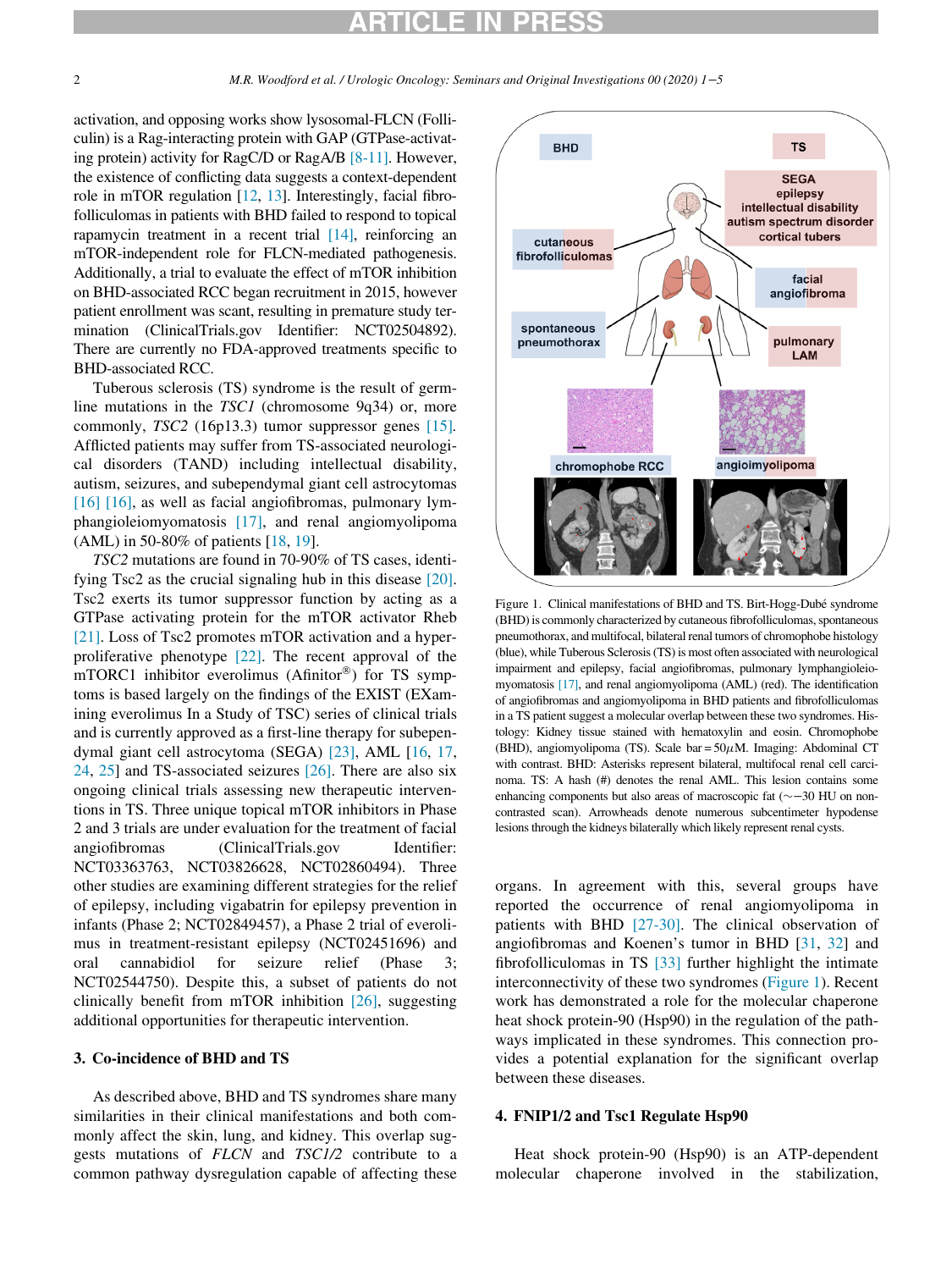# ARTICLE IN PRESS

<span id="page-2-0"></span>activation, and maturation of more than 200 intracellular proteins termed 'clients' [\[34\].](#page-4-9) The activity and function of Hsp90 is primarily regulated by a class of interacting proteins called co-chaperones. A co-chaperone is broadly defined as a protein that interacts with Hsp90 and influences client binding or activity, but is not itself dependent on Hsp90 [\[35\]](#page-4-10). Recent work has identified a critical role for Hsp90 in supporting the stability of the tumor suppressors FLCN and Tsc2. Specifically, the BHD- and TS-associated proteins Folliculin-Interacting Proteins1 and 2 (FNIP1/2) and Tsc1 function as co-chaperones of Hsp90. Broadly, this co-chaperone activity provides Hsp90 functional regulation and results in the stabilization of FLCN and Tsc2. These co-chaperones appear to affect Hsp90 similarly, both by decreasing the rate of ATP hydrolysis as well as providing a scaffold for Hsp90-client interactions [\[36-40\]](#page-4-11).

FNIP1/2 were first identified in association with FLCN and were shown to be essential for FLCN stability [\[41,](#page-4-12) [42](#page-4-13)]. FNIP1/2 form stable dimers, and the resulting complex binds to the C-terminus of FLCN [\[41](#page-4-12), [42\]](#page-4-13). Mutations in the FLCN gene commonly result in premature truncations of FLCN protein [\[43](#page-4-14), [44](#page-4-15)], precluding the necessary binding of FNIP1/2. Recent work has unraveled that FNIP1/2 mediate FLCN stability through the Hsp90 chaperone system by acting as regulatory co-chaperones of Hsp90 and providing a scaffold for the chaperoning and stability of FLCN [\[36\]](#page-4-11).

Tsc1 has long been known to stabilize Tsc2 [\[45\]](#page-4-16) and was subsequently found to provide protection from HERC1 mediated ubiquitination and proteasomal degradation [\[46\]](#page-4-17). As Hsp90 is a crucial mediator of protein stability, these findings suggested a potential role for Hsp90 in the formation of the Tsc1/Tsc2 complex. Indeed, Tsc1 binds to Hsp90 and decreases its ATPase activity, promoting the folding and activity of client proteins. Tsc1 scaffolds Tsc2 to Hsp90, enhancing Tsc2 stability and preventing its ubiquitination and degradation [\[37\]](#page-4-18). These data also provide an explanation for the observed tumor suppressive role for Tsc1, as mutations in TSC1 have been shown to cause TS [\[47\]](#page-4-19). In this model, Tsc1 loss prevents Tsc2 binding to Hsp90, leading to its degradation and loss of Tsc1/2 complex tumor suppressor activity.

## 5. Molecular Underpinnings of Clinical Overlap

An outstanding question in the regulation of Hsp90 concerns the dynamics of co-chaperone occupancy. Due to the sheer number of Hsp90 co-chaperones, there must be both spatial and temporal regulation of their binding to Hsp90. Indeed, many co-chaperones have been shown to either work in concert with or antagonize binding of other cochaperones to Hsp90 [\[36](#page-4-11), [37\]](#page-4-18). In light of the relative abundance of clinical reports on BHD and TS co-incidence, our group revisited the idea that Tsc1-Tsc2 and FNIP1/2-FLCN are dedicated, exclusive complexes. In fact, crosstalk between Tsc1 and FNIP1 affects Hsp90-mediated



Figure 2. Tumor suppressor regulation in renal cancer. The tumor suppressive activity of FLCN and Tsc2 is supported by the Hsp90 chaperone. FNIP1/2 and Tsc1 co-chaperones scaffold these Hsp90 clients, and together these complexes act to inhibit mTOR. Mutations in the Hsp90 clients FLCN and Tsc2 cause Birt-Hogg-Dubé (BHD) and Tuberous Sclerosis (TS) syndromes, respectively. The patient mutation FLCN-L460Qfsx25 cannot bind to FNIP1/2 and is degraded, though its expression is partially rescued by the Tsc1-Hsp90 chaperone complex. This compromises Tsc2 stability, leading to the clinical manifestation of angiomyolipoma in BHD patients.

chaperoning of a patient-derived mutant FLCN, which in turn affects chaperoning of Tsc2 [\[30\]](#page-4-20).

FLCN-L460QsX25 is a disease-associated destabilizing mutation of FLCN; a two base pair deletion leads to a frame-shift and premature stop codon resulting in C-terminal truncation [\[44](#page-4-15), [48](#page-4-21)]. As such, this mutated protein is unable to bind FNIP1/2. Interestingly however, FLCN-L460QsX25 is capable of interacting with Tsc1, which partially compensates for FNIP1/2 binding and facilitates a low level of FLCN expression. Artificially increasing the expression of mutant FLCN compromises Tsc2 stability likely by occupying Tsc1, thereby decreasing its availability for chaperoning of Tsc2 [\[30\].](#page-4-20) Decreased Tsc2 stability (and thus decreased tumor suppressor activity) potentially explains the finding of renal AML in this BHD patient [\(Figure 2\)](#page-2-0). Notably, loss of both FNIP1 and TSC1 has been shown to synergistically induce mTOR activity [\[49\]](#page-4-22), a finding that can be explained in part by their roles as Hsp90 cochaperones [\[38\].](#page-4-23)

#### 6. Hsp90 is a Potential Therapeutic Target in RCC

Drugs targeting Hsp90 have had a prolonged courtship with therapeutic relevance [[50,](#page-4-24) [51](#page-4-25)]. Despite their pre-clinical promise, Hsp90 inhibitors have been doomed by poor patient selection, a result of a lack of biomarkers to predict clinical applicability [\[52\].](#page-4-26) It has previously been shown that FNIP1/2 and Tsc1 can promote Hsp90 binding to its inhibitors [\[36](#page-4-11), [37](#page-4-18), [39](#page-4-27)]. In fact, recent work has demonstrated that Tsc1 expression promotes acetylation of Hsp90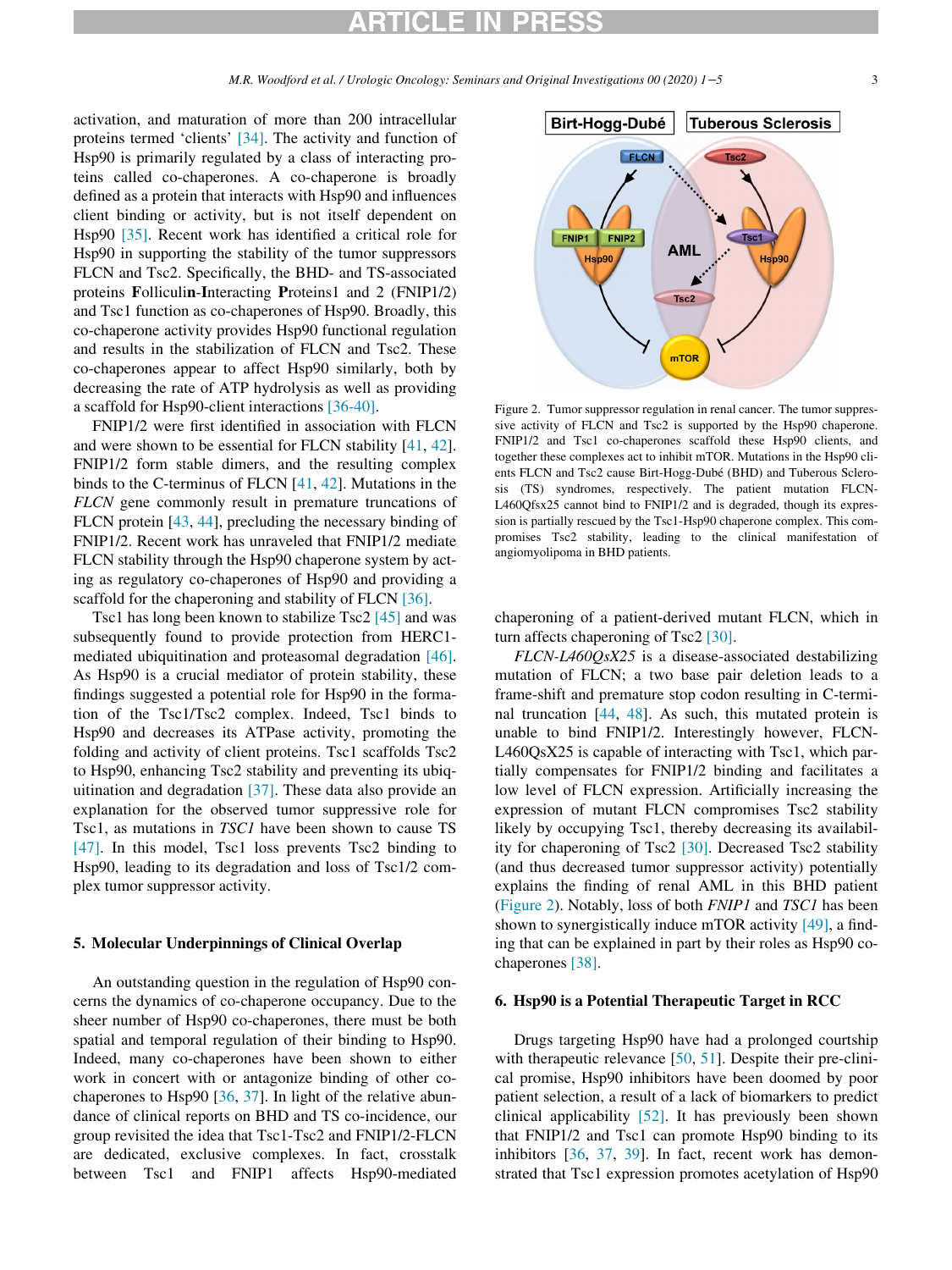# RTICLE IN PRES

4 M.R. Woodford et al. / Urologic Oncology: Seminars and Original Investigations 00 (2020) 1−5

<span id="page-3-1"></span>and sensitizes bladder cancer cells to Hsp90 inhibitors [\[40\],](#page-4-28) providing further evidence that biomarker discovery of is paramount to the success of Hsp90 inhibitors. As previously described, the requirement of the FLCN-L460QsX25 mutant for Tsc1 co-chaperone activity likely leads to increased association of Tsc1 with Hsp90. It then follows that these BHD-associated tumors may be hypersensitive to Hsp90 inhibition, though this remains untested. Interestingly, FLCN mutation has also been identified in colon and breast cancers [\[53\].](#page-4-29) Perhaps a similar phenomenon contributes to the pathogenesis of these FLCN-deficient diseases.

## <span id="page-3-3"></span><span id="page-3-2"></span>7. Concluding Remarks

<span id="page-3-5"></span><span id="page-3-4"></span>Despite the early characterization of BHD and TS as diseases of mTOR dysregulation, the role each protein plays in this process is unclear. Mounting evidence suggests the mTOR suppressive effects of the FNIP/FLCN and Tsc1/2 systems are potentially mediated by the action of molecular chaperones. Further, it is possible that the action of FNIP1/ 2 and Tsc1 as Hsp90 co-chaperones is independent of mTOR altogether. In either case, the phenotypic convergence of BHD and TS suggest a shared underlying molecular pathology instrumental in the homeostasis of multiple organ systems. Uncovering this link is likely to present more broadly applicable therapeutic options.

#### <span id="page-3-7"></span><span id="page-3-6"></span>Acknowledgments

<span id="page-3-9"></span><span id="page-3-8"></span>This work was partly supported by the National Institute of General Medical Sciences of the NIH (grant R01GM124256 to M.M.). The content is solely the responsibility of the authors and does not necessarily represent the official views of the NIH. This work was also supported by funds from SUNY Upstate Medical University, the Upstate Foundation, and in part by the Urology Care Foundation Research Scholar Award Program and American Urological Association (M.M.). The authors are grateful to their colleagues Laura S. Schmidt, W. Marston Linehan for their stimulating discussions.

### <span id="page-3-11"></span><span id="page-3-10"></span>Disclosure statement

<span id="page-3-12"></span>The authors have no other relevant affiliations or financial involvement with any organization or entity with a financial interest in or financial conflict with the subject matter or materials discussed in the manuscript apart from those disclosed.

<span id="page-3-13"></span>No writing assistance was utilized in the production of this manuscript.

### <span id="page-3-15"></span><span id="page-3-14"></span>References

<span id="page-3-0"></span>[1] [Ball MW, Pinto PA. Familial and Hereditary Syndromes in Renal](http://refhub.elsevier.com/S1078-1439(20)30103-4/sbref0001) [Cell Cancer. Renal Cancer 2020;3:35–48.](http://refhub.elsevier.com/S1078-1439(20)30103-4/sbref0001)

- [2] [Linehan WM, Schmidt LS, Crooks DR, Wei D, Srinivasan R, Lang](http://refhub.elsevier.com/S1078-1439(20)30103-4/sbref0002) [M, et al. The Metabolic Basis of Kidney Cancer. Cancer Discov](http://refhub.elsevier.com/S1078-1439(20)30103-4/sbref0002) [2019;9:1006–21.](http://refhub.elsevier.com/S1078-1439(20)30103-4/sbref0002)
- [3] [Carlo MI, Hakimi AA, Stewart GD, Bratslavsky G, Brugarolas J,](http://refhub.elsevier.com/S1078-1439(20)30103-4/sbref0003) [Chen YB, et al. Familial Kidney Cancer: Implications of New Syn](http://refhub.elsevier.com/S1078-1439(20)30103-4/sbref0003)[dromes and Molecular Insights. Eur Urol 2019;76:754–64.](http://refhub.elsevier.com/S1078-1439(20)30103-4/sbref0003)
- [4] [Fantus D, Rogers NM, Grahammer F, Huber TB, Thomson AW.](http://refhub.elsevier.com/S1078-1439(20)30103-4/sbref0004) [Roles of mTOR complexes in the kidney: implications for renal dis](http://refhub.elsevier.com/S1078-1439(20)30103-4/sbref0004)[ease and transplantation. Nat Rev Nephrol 2016;12:587–609.](http://refhub.elsevier.com/S1078-1439(20)30103-4/sbref0004)
- [5] [Schmidt LS, Warren MB, Nickerson ML, Weirich G, Matrosova V,](http://refhub.elsevier.com/S1078-1439(20)30103-4/sbref0005) [Toro JR, et al. Birt-Hogg-Dube syndrome, a genodermatosis associ](http://refhub.elsevier.com/S1078-1439(20)30103-4/sbref0005)[ated with spontaneous pneumothorax and kidney neoplasia, maps to](http://refhub.elsevier.com/S1078-1439(20)30103-4/sbref0005) [chromosome 17p11.2. Am J Hum Genet 2001;69:876–82.](http://refhub.elsevier.com/S1078-1439(20)30103-4/sbref0005)
- [6] [Birt AR, Hogg GR, Dube WJ. Hereditary multiple fibrofolliculomas](http://refhub.elsevier.com/S1078-1439(20)30103-4/sbref0006) [with trichodiscomas and acrochordons. Arch Dermatol 1977;113:](http://refhub.elsevier.com/S1078-1439(20)30103-4/sbref0006) [1674–7.](http://refhub.elsevier.com/S1078-1439(20)30103-4/sbref0006)
- [7] [syndrome Schmidt LSBirt-Hogg-Dube. a genodermatosis that](http://refhub.elsevier.com/S1078-1439(20)30103-4/sbref0007) [increases risk for renal carcinoma. Curr Mol Med 2004;4:877–85.](http://refhub.elsevier.com/S1078-1439(20)30103-4/sbref0007)
- [8] [Lawrence RE, Fromm SA, Fu Y, Yokom AL, Kim DJ, Thelen AM,](http://refhub.elsevier.com/S1078-1439(20)30103-4/sbref0008) [et al. Structural mechanism of a Rag GTPase activation checkpoint](http://refhub.elsevier.com/S1078-1439(20)30103-4/sbref0008) [by the lysosomal folliculin complex. Science 2019;366:971–7.](http://refhub.elsevier.com/S1078-1439(20)30103-4/sbref0008)
- [9] [Petit CS, Roczniak-Ferguson A, Ferguson SM. Recruitment of folli](http://refhub.elsevier.com/S1078-1439(20)30103-4/sbref0009)[culin to lysosomes supports the amino acid-dependent activation of](http://refhub.elsevier.com/S1078-1439(20)30103-4/sbref0009) [Rag GTPases. J Cell Biol 2013;202:1107–22.](http://refhub.elsevier.com/S1078-1439(20)30103-4/sbref0009)
- [10] [Tsun ZY, Bar-Peled L, Chantranupong L, Zoncu R, Wang T, Kim C,](http://refhub.elsevier.com/S1078-1439(20)30103-4/sbref0010) [et al. The folliculin tumor suppressor is a GAP for the RagC/D GTPases](http://refhub.elsevier.com/S1078-1439(20)30103-4/sbref0010) [that signal amino acid levels to mTORC1. Mol Cell 2013;52:495–505.](http://refhub.elsevier.com/S1078-1439(20)30103-4/sbref0010)
- [11] [Shen K, Rogala KB, Chou HT, Huang RK, Yu Z, Sabatini DM. Cryo-](http://refhub.elsevier.com/S1078-1439(20)30103-4/sbref0011)[EM Structure of the Human FLCN-FNIP2-Rag-Ragulator Complex.](http://refhub.elsevier.com/S1078-1439(20)30103-4/sbref0011) [Cell 2019;179:1319–29:e8..](http://refhub.elsevier.com/S1078-1439(20)30103-4/sbref0011)
- [12] [Hudon V, Sabourin S, Dydensborg AB, Kottis V, Ghazi A, Paquet M,](http://refhub.elsevier.com/S1078-1439(20)30103-4/sbref0012) [et al. Renal tumour suppressor function of the Birt-Hogg-Dube syn](http://refhub.elsevier.com/S1078-1439(20)30103-4/sbref0012)[drome gene product folliculin. J Med Genet 2010;47:182–9.](http://refhub.elsevier.com/S1078-1439(20)30103-4/sbref0012)
- [13] [Khabibullin D, Medvetz DA, Pinilla M, Hariharan V, Li C, Hergrueter](http://refhub.elsevier.com/S1078-1439(20)30103-4/sbref0013) [A, et al. Folliculin regulates cell-cell adhesion, AMPK, and mTORC1](http://refhub.elsevier.com/S1078-1439(20)30103-4/sbref0013) [in a cell-type-specific manner in lung-derived cells. Physiol Rep 2014;](http://refhub.elsevier.com/S1078-1439(20)30103-4/sbref0013) [8:e12107:1–12.](http://refhub.elsevier.com/S1078-1439(20)30103-4/sbref0013)
- [14] [Gijezen LM, Vernooij M, Martens H, Oduber CE, Henquet CJ, Star](http://refhub.elsevier.com/S1078-1439(20)30103-4/sbref0014)[ink TM, et al. Topical rapamycin as a treatment for fibrofolliculomas](http://refhub.elsevier.com/S1078-1439(20)30103-4/sbref0014) [in Birt-Hogg-Dube syndrome: a double-blind placebo-controlled ran](http://refhub.elsevier.com/S1078-1439(20)30103-4/sbref0014)[domized split-face trial. PLoS One 2014;9:e99071.](http://refhub.elsevier.com/S1078-1439(20)30103-4/sbref0014)
- [15] [Henske EP, Jozwiak S, Kingswood JC, Sampson JR, Thiele EA.](http://refhub.elsevier.com/S1078-1439(20)30103-4/sbref0015) [Tuberous sclerosis complex. Nat Rev Dis Primers 2016;2:16035.](http://refhub.elsevier.com/S1078-1439(20)30103-4/sbref0015)
- [16] [Kwiatkowski DJ, Palmer MR, Jozwiak S, Bissler J, Franz D, Segal S,](http://refhub.elsevier.com/S1078-1439(20)30103-4/sbref0016) [et al. Response to everolimus is seen in TSC-associated SEGAs and](http://refhub.elsevier.com/S1078-1439(20)30103-4/sbref0016) [angiomyolipomas independent of mutation type and site in TSC1 and](http://refhub.elsevier.com/S1078-1439(20)30103-4/sbref0016) [TSC2. Eur J Hum Genet 2015;23:1665–72.](http://refhub.elsevier.com/S1078-1439(20)30103-4/sbref0016)
- [17] [Kingswood JC, Jozwiak S, Belousova ED, Frost MD, Kuperman RA,](http://refhub.elsevier.com/S1078-1439(20)30103-4/sbref0017) [Bebin EM, et al. The effect of everolimus on renal angiomyolipoma](http://refhub.elsevier.com/S1078-1439(20)30103-4/sbref0017) [in patients with tuberous sclerosis complex being treated for subepen](http://refhub.elsevier.com/S1078-1439(20)30103-4/sbref0017)[dymal giant cell astrocytoma: subgroup results from the randomized,](http://refhub.elsevier.com/S1078-1439(20)30103-4/sbref0017) [placebo-controlled, Phase 3 trial EXIST-1. Nephrol Dial Transplant](http://refhub.elsevier.com/S1078-1439(20)30103-4/sbref0017) [2014;29:1203–10.](http://refhub.elsevier.com/S1078-1439(20)30103-4/sbref0017)
- [18] [Kingswood JC, Belousova E, Benedik MP, Carter T, Cottin V, Cura](http://refhub.elsevier.com/S1078-1439(20)30103-4/sbref0018)[tolo P, et al. Renal angiomyolipoma in patients with tuberous sclero](http://refhub.elsevier.com/S1078-1439(20)30103-4/sbref0018)[sis complex: findings from the TuberOus SClerosis registry to](http://refhub.elsevier.com/S1078-1439(20)30103-4/sbref0018) [increase disease Awareness. Nephrol Dial Transplant 2019;34:502–8.](http://refhub.elsevier.com/S1078-1439(20)30103-4/sbref0018)
- [19] [Rakowski SK, Winterkorn EB, Paul E, Steele DJ, Halpern EF, Thiele](http://refhub.elsevier.com/S1078-1439(20)30103-4/sbref0019) [EA. Renal manifestations of tuberous sclerosis complex: Incidence,](http://refhub.elsevier.com/S1078-1439(20)30103-4/sbref0019) [prognosis, and predictive factors. Kidney Int 2006;70:1777–82.](http://refhub.elsevier.com/S1078-1439(20)30103-4/sbref0019)
- [20] [Rosset C, Netto CBO, Ashton-Prolla P. TSC1 and TSC2 gene muta](http://refhub.elsevier.com/S1078-1439(20)30103-4/sbref0020)[tions and their implications for treatment in Tuberous Sclerosis Com](http://refhub.elsevier.com/S1078-1439(20)30103-4/sbref0020)[plex: a review. Genet Mol Biol 2017;40:69–79.](http://refhub.elsevier.com/S1078-1439(20)30103-4/sbref0020)
- [21] [Inoki K, Li Y, Xu T, Guan KL. Rheb GTPase is a direct target of](http://refhub.elsevier.com/S1078-1439(20)30103-4/sbref0021) [TSC2 GAP activity and regulates mTOR signaling. Genes Dev](http://refhub.elsevier.com/S1078-1439(20)30103-4/sbref0021) [2003;17:1829–34.](http://refhub.elsevier.com/S1078-1439(20)30103-4/sbref0021)